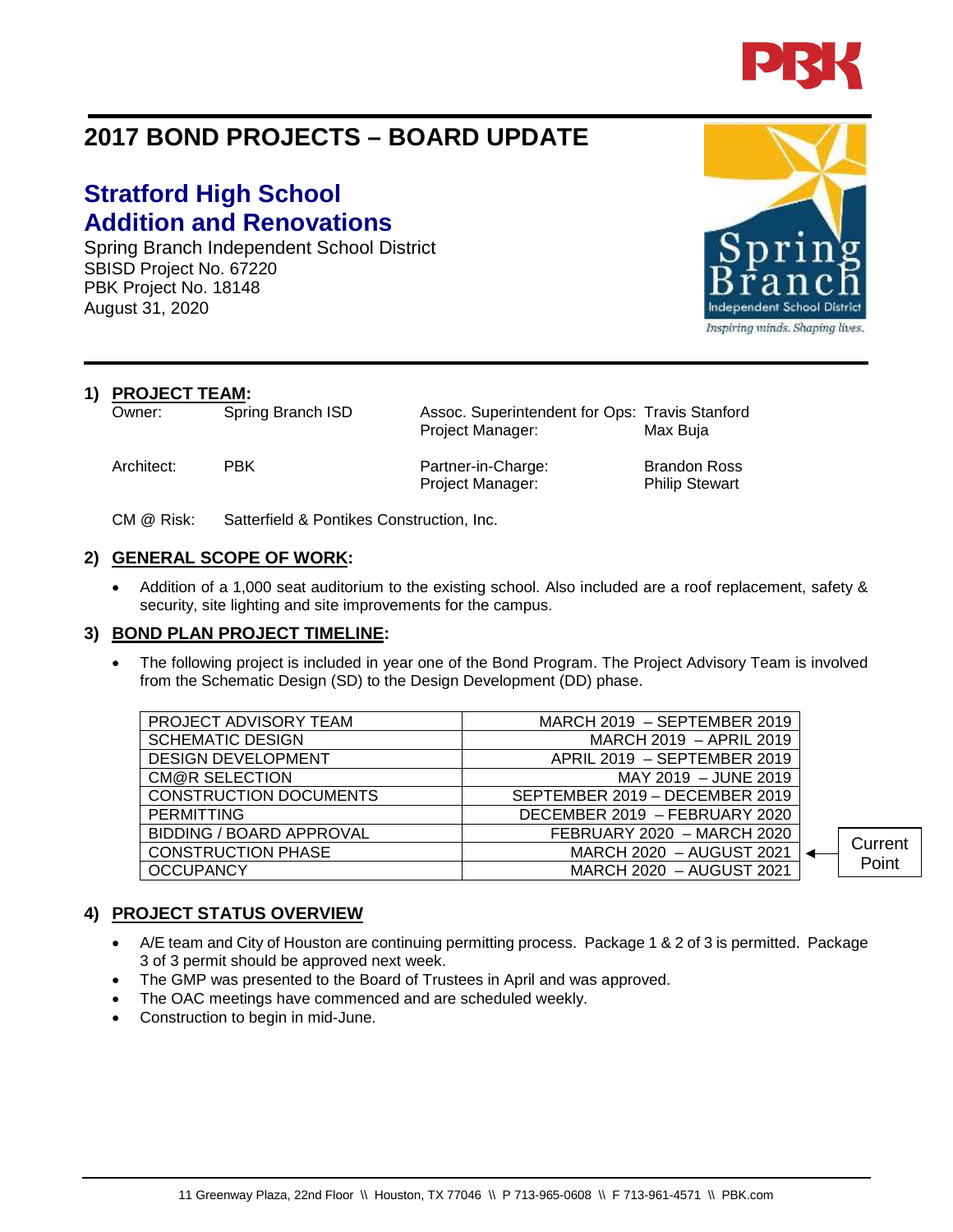

### **5) PAST 2-4 WEEKS PROJECT HIGHLIGHTS / MILESTONES:**

The following activities have taken place:

- City of Houston permitting progress is completed. All 3 permits have been approved.
- Bond Sign is up at the corner of Dairy Ashford and Fern Drive.
- Fencing is up with screening along Dairy Ashford and Fern drive.
- Trailer is up and running on the West parking lot.
- Abatement removal has been completed.
- Demolition of the existing Auditorium is nearing completion.
- Underground utility work is completed.
- Hydronic piping to receive insulation after inspection.
- Signs and banners for parking during construction.

#### **6) NEXT 2-4 WEEKS PROJECT HIGHLIGHTS / MILESTONES:**

- South Pond Detention to receive permanent fencing and then landscape to follow.
- North Pond Detention has commenced.
- Building slab coordination.

#### **7) PHOTOGRAPHS:**



Auditorium Front Entry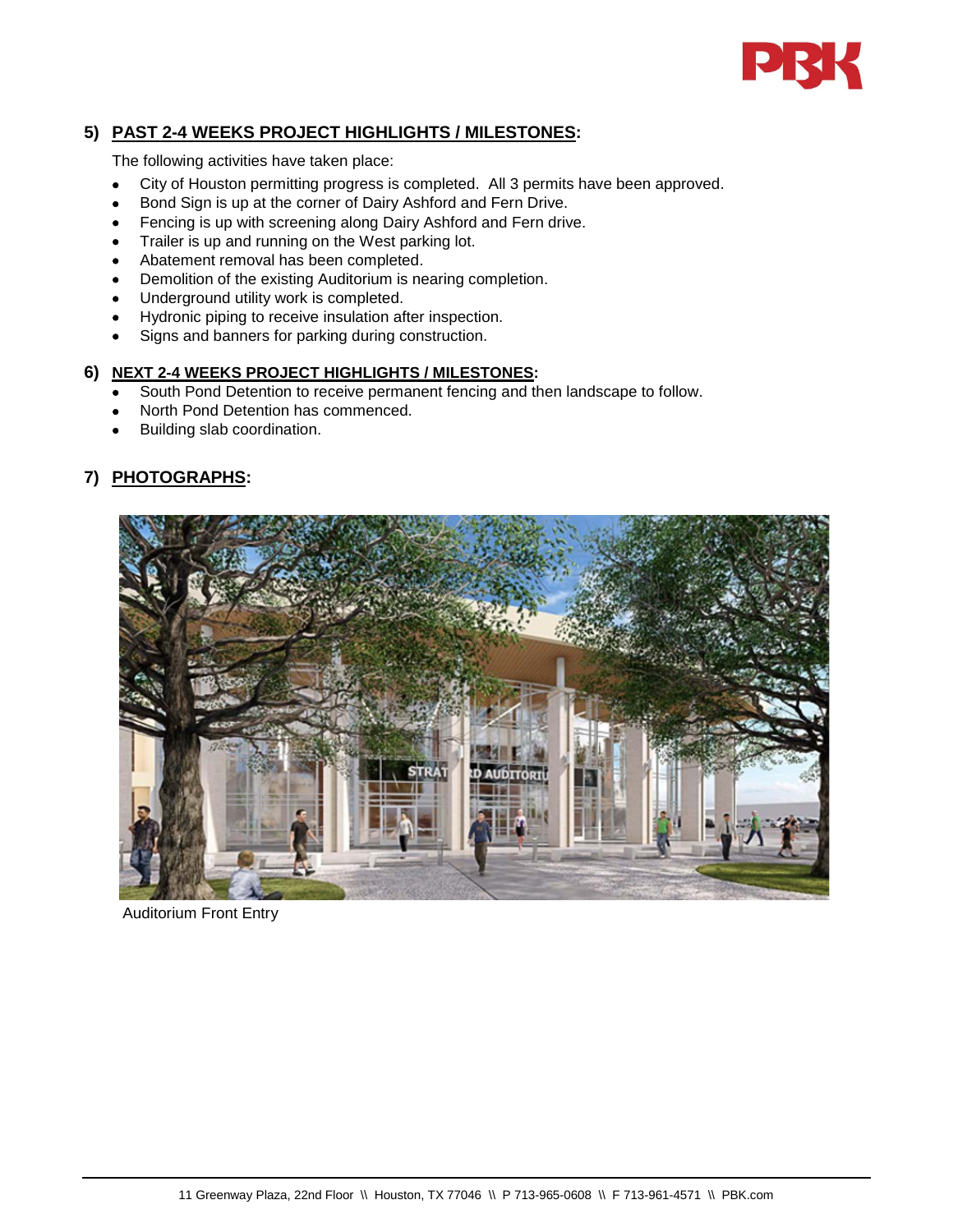



Collaboration Area



Commons Area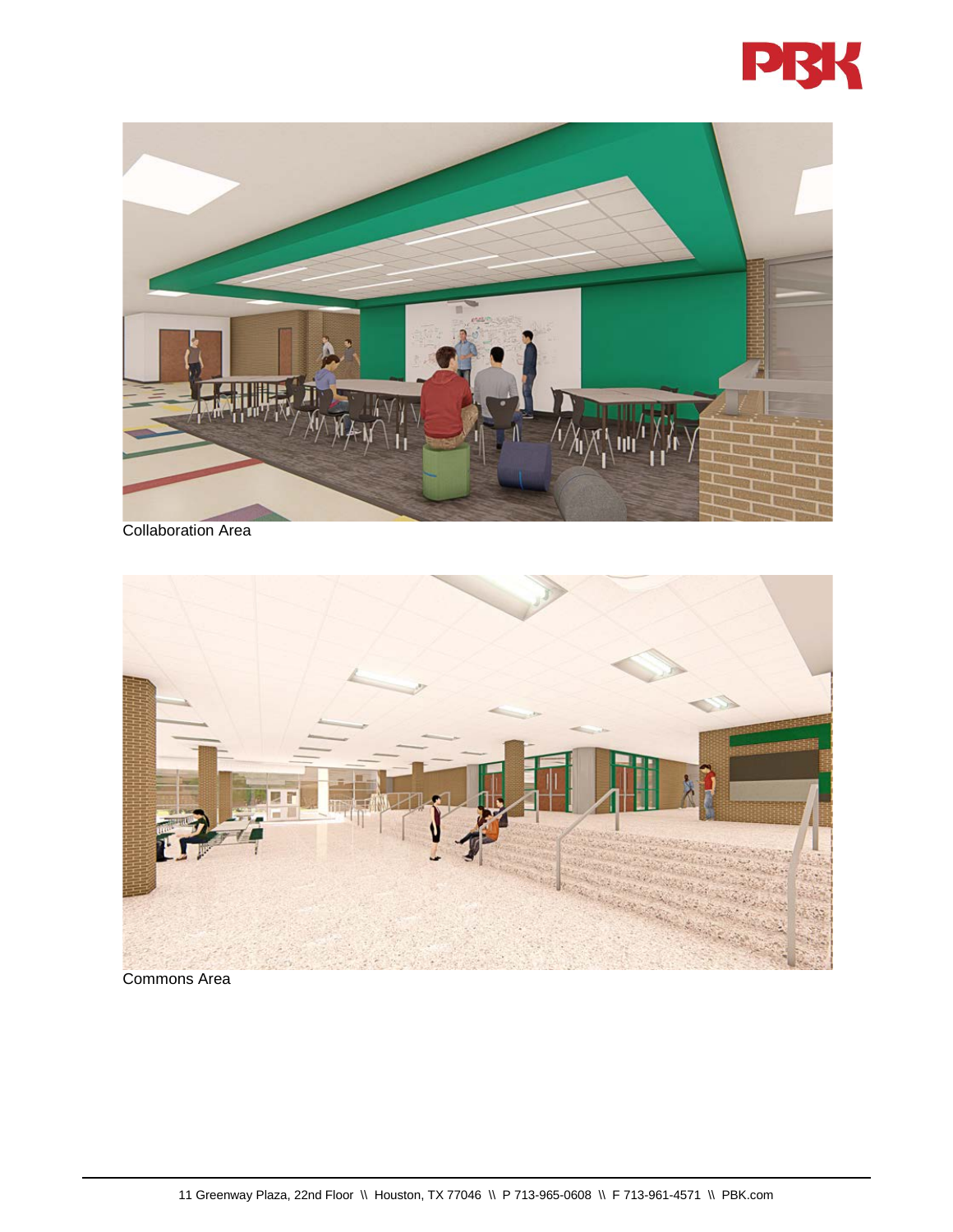



Demolition Phase